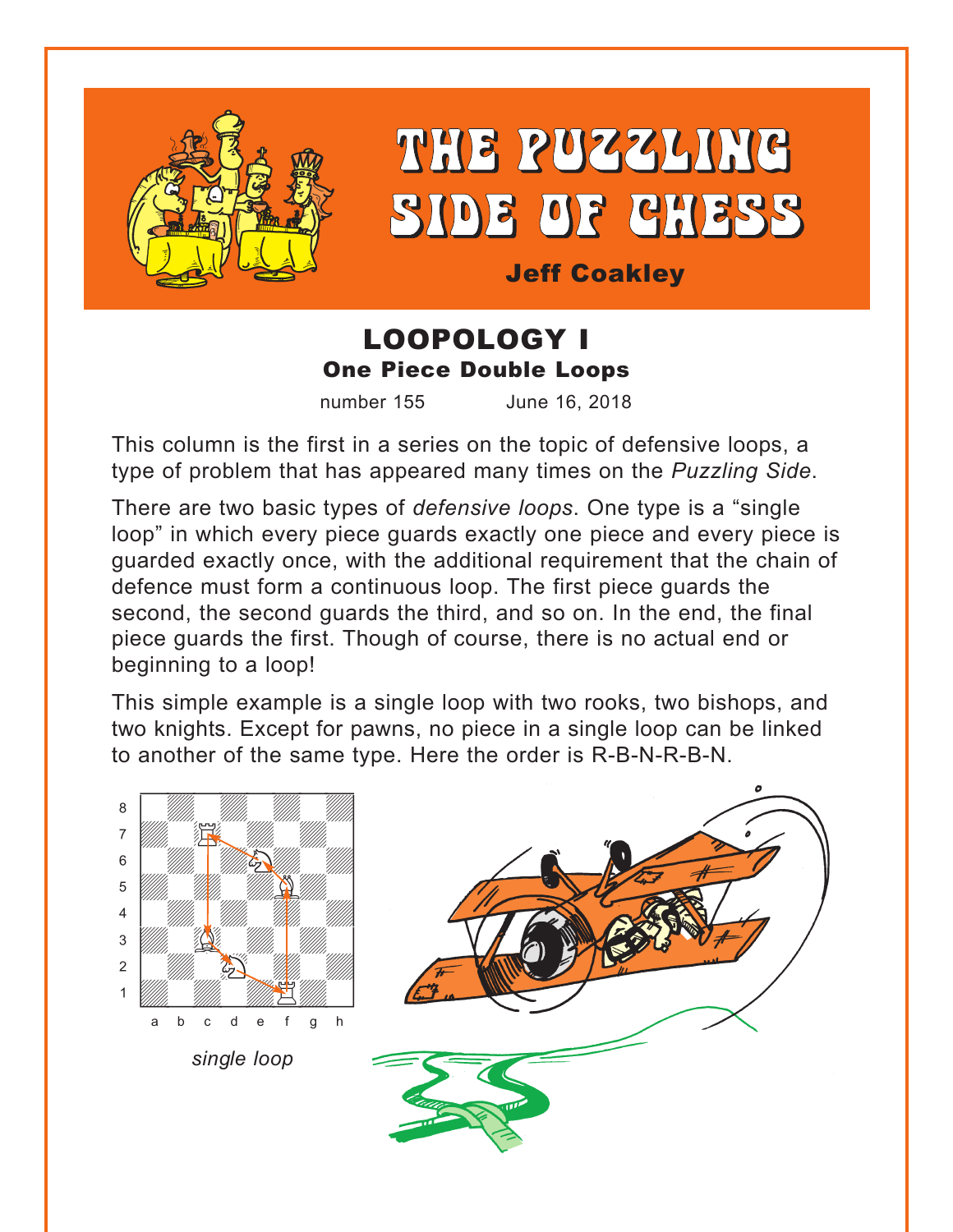The second type of defensive loop is a "double loop" in which every piece is guarded exactly twice, by the two other pieces it is linked to in a continuous chain. The diagrams below show double loops with four rooks and with KQRB. In double loops, the linked pieces must be able to move in the same direction. This means, most notably, that a knight cannot be used to defend a line piece.





The rest of this column is devoted to double loop problems in which each piece is the same kind. Except for the *double rook loop*, all 'one-piece double loops' have been published previously on the Puzzling Side. Two of them (queens and knights) will be reprinted here because new information concerning the solutions is available.

A double loop with pawns only is impossible since they cannot reciprocally protect each other.



When Up Is Down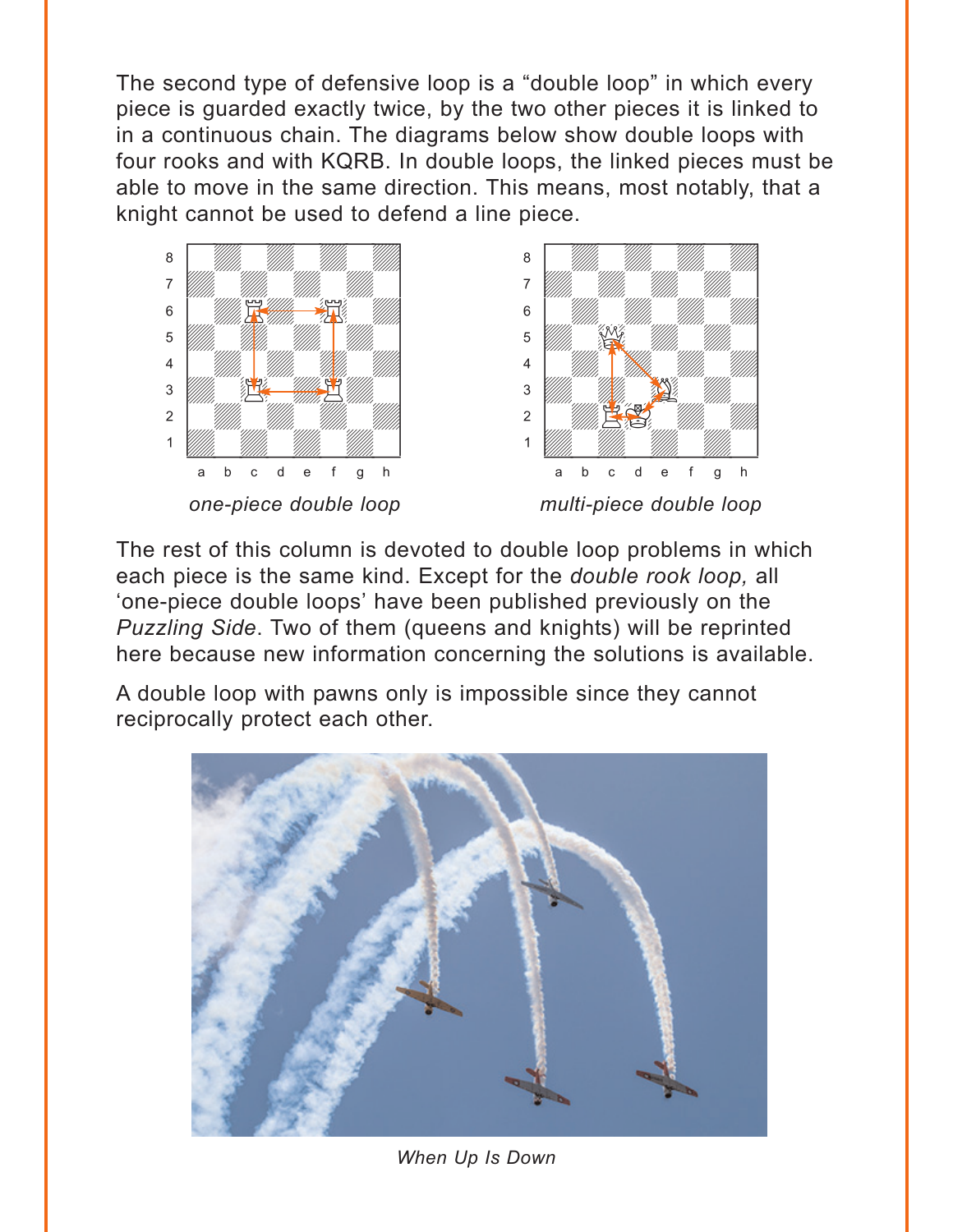## **[Double Defensive Rook Loop](#page-4-0)**

<span id="page-2-0"></span>

Place the maximum number of rooks on the board so that each rook is defended exactly twice, by the two other rooks it is linked to in a continuous chain.

As mentioned in columns 143 and 147, François Labelle has written a program for solving defensive loops. The fruits of his extensive research will be presented this summer in the Loopology series.

Among his many findings, he calculated that there are 168 solutions for a 12-bishop double loop (column 82) and a mere 6 for a 31-king double loop (column 151).

For a comparison of the maximum number of pieces in a double loop for pieces of different types on boards of various sizes, see the chart and text at the end of the solution section.



*Double Looper*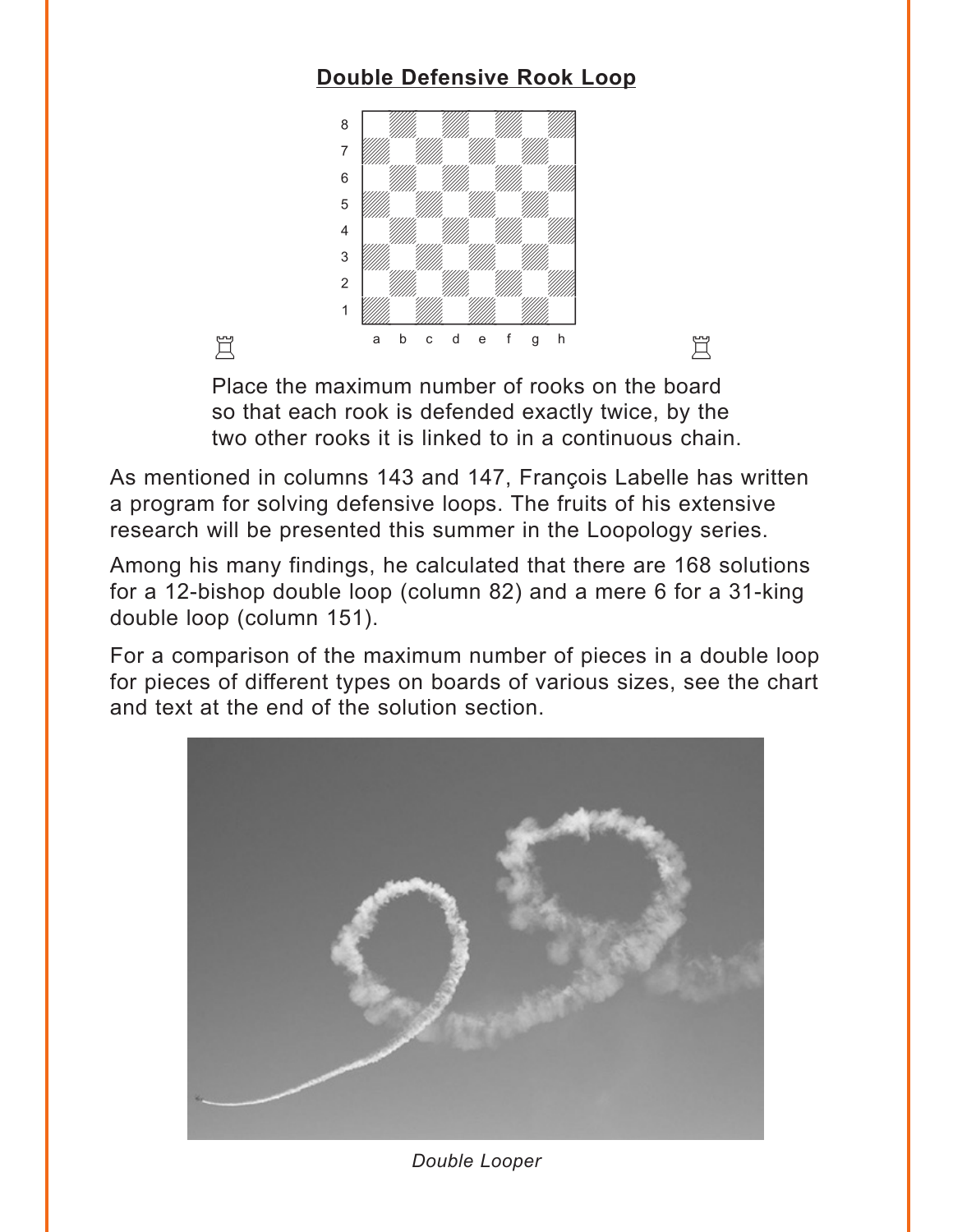## **[Double Defensive Queen Loop](#page-5-0)**

<span id="page-3-0"></span>

Place the maximum number of queens on the board so that each queen is defended exactly twice, by the two other queens it is linked to in a continuous chain.

## **[Double Defensive Knight Loop](#page-6-0)**



Place the maximum number of knights on the board so that each knight is defended exactly twice, by the two other knights it is linked to in a continuous chain.



*There and back.*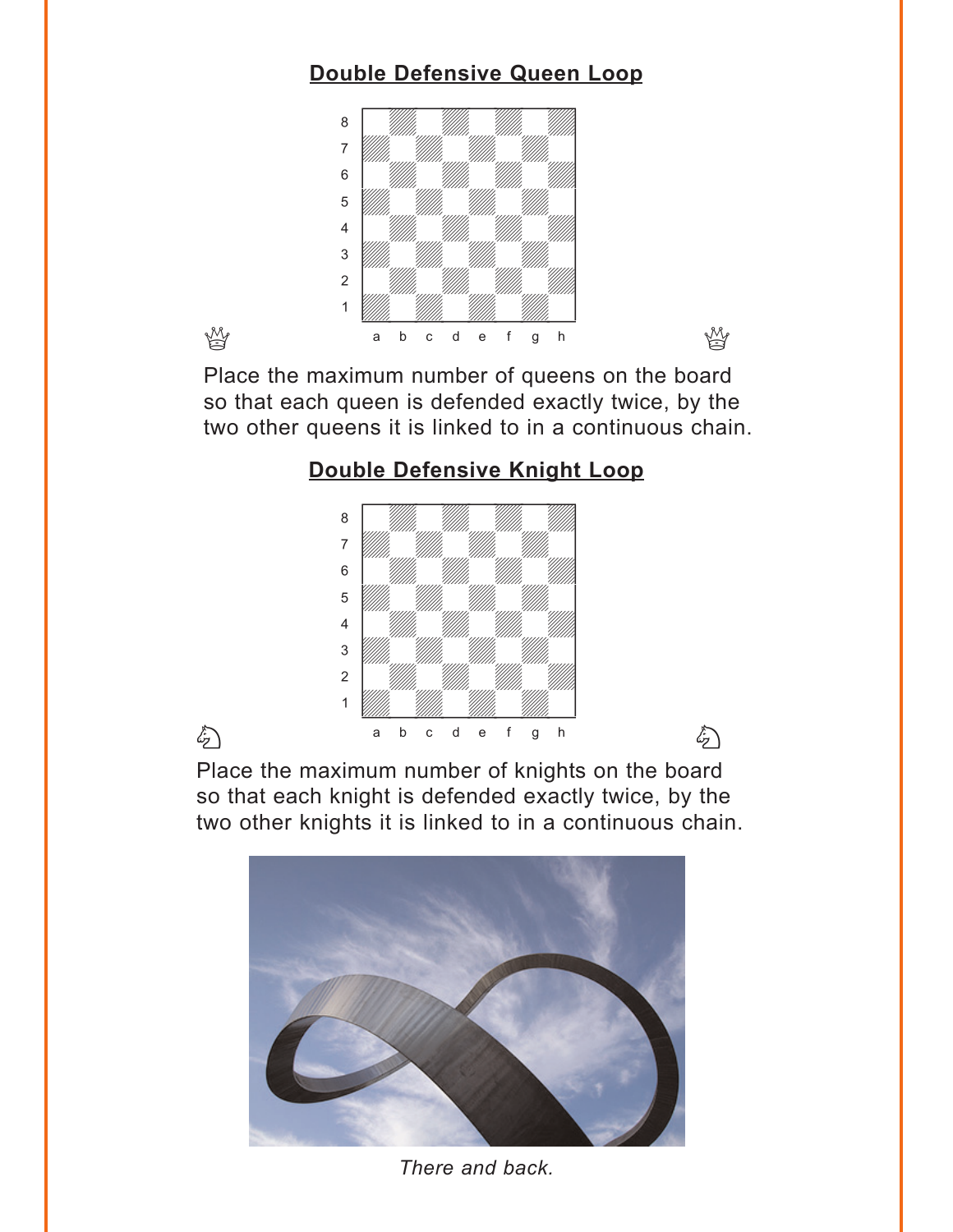# <span id="page-4-0"></span>**SOLUTIONS**

All puzzles by J. Coakley, Puzzling Side of Chess (2018). The queen and knight double loops appeared previously in columns 59 and 140. Additional solutions, computer analysis for number of possible solutions, and the loops on 7 x 7 boards by François Labelle.

**PDF hyperlinks.** You can advance to the solution of any puzzle by clicking on the underlined title above the diagram. To return to the puzzle, click on the title above the solution diagram.

**Archives.** Past columns and a detailed index of problem-types and composers are available in the Puzzling Side of Chess archives.



## **Double Defensive Rook Loop**

16 rooks, each defended twice in a continuous chain.

The easiest of all double loops. There are a remarkable 198,680,458 patterns for the solution. What are the chances of two people finding the same position?



**Double Rook Hoops**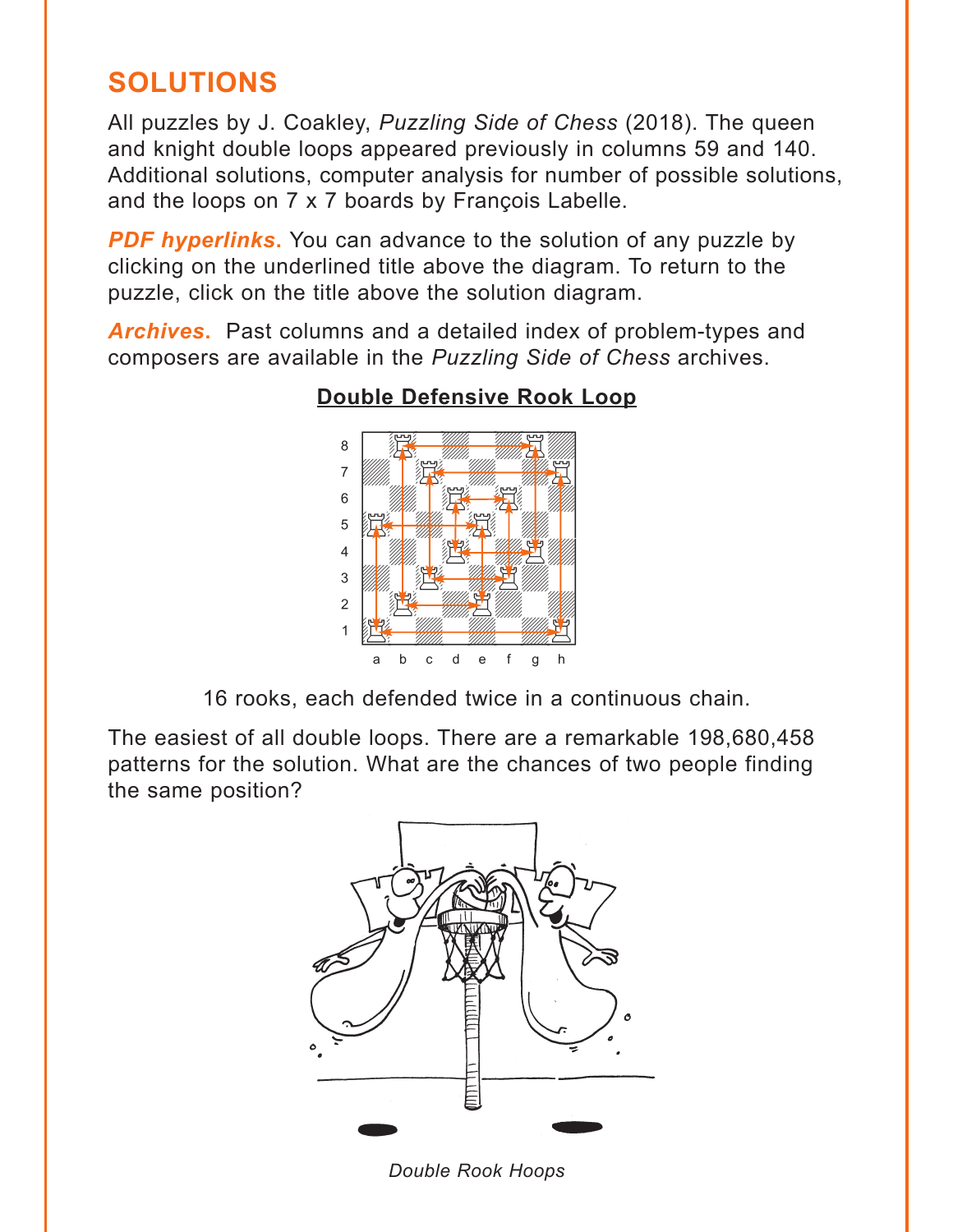### <span id="page-5-0"></span>**[Double Defensive Queen Loop](#page-3-0)**



14 queens, each defended twice in a continuous chain.

The solution given above is from *Puzzling Side* 59 (January 2014). François Labelle's program has confirmed that 14 queens is the maximum and has discovered one additional solution, shown below. Two patterns is all there are. Semi-unique.



François Labelle 2018

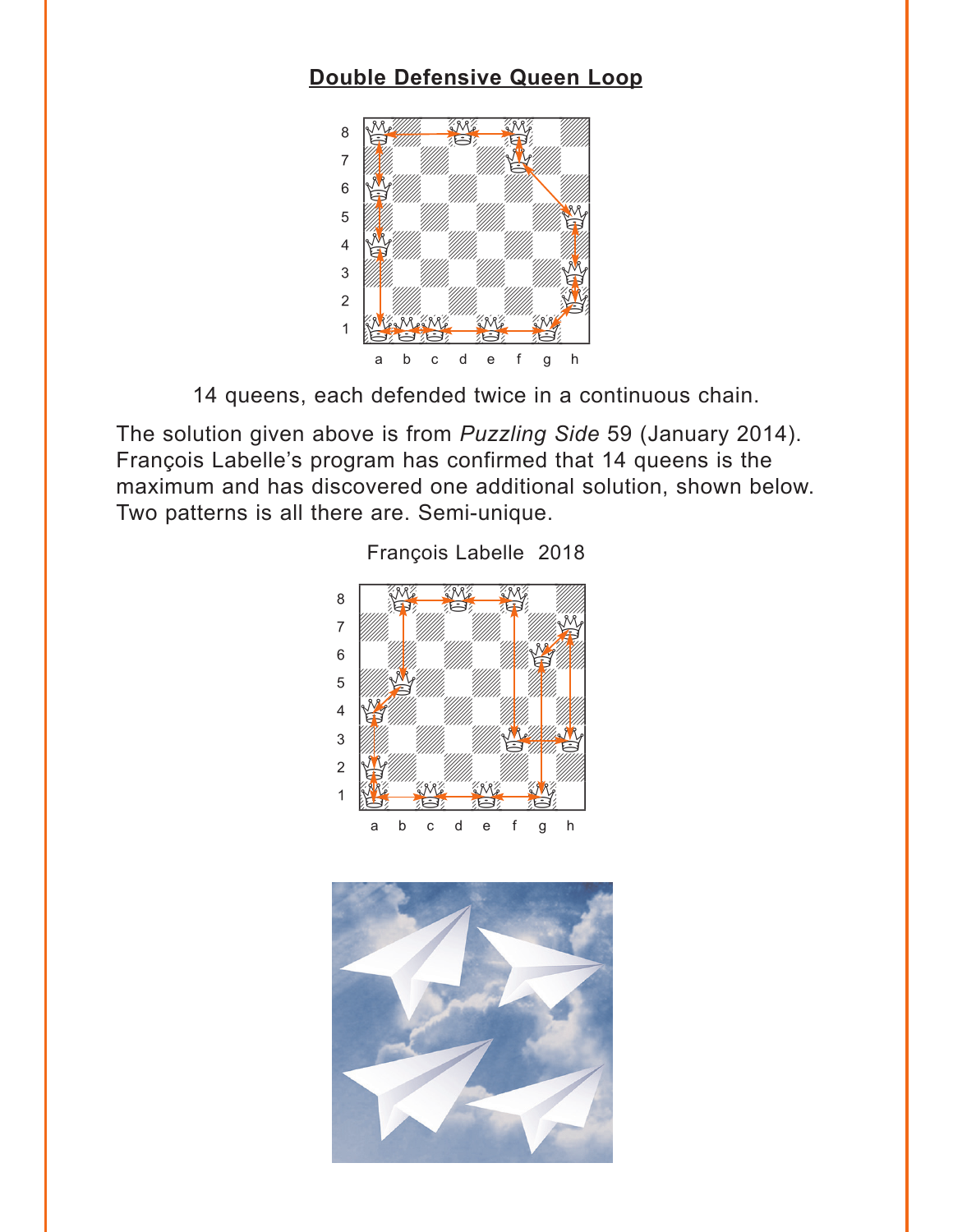#### <span id="page-6-0"></span>**[Double Defensive Knight Loop](#page-3-0)**



32 knights, each defended twice in a continuous chain.

A theoretical maximum, in a symmetrical formation. This diagram is from *Puzzling Side* 140 (November 2017). The mighty engine of François Labelle, cranking the 1's and 0's in Montréal, Québec, has found three more solutions. I will leave it to you to connect the dots.

François Labelle 2018



An interesting feature of his program is its ability to solve loops on boards of different sizes. The table at the right shows the maximum number of pieces of each kind in a double loop on boards 2 x 2 through 10 x 10.

See the next page for a graph and two examples on a 7 x 7 board, the only size where the maximum for a king is greater than for a knight, if we ignore the mini 2 x 2 board.

| <b>Maximum Pieces in Double Loop</b> |    |    |    |    |    |
|--------------------------------------|----|----|----|----|----|
|                                      | N  | B  | R  | Q  | Κ  |
| 2x2                                  | 0  | 0  | 4  | 3  | 3  |
| 3x3                                  | 8  | 4  | 6  | 4  | 4  |
| 4x4                                  | 10 | 5  | 8  | 6  | 8  |
| 5x5                                  | 16 | 6  | 10 | 8  | 12 |
| 6x6                                  | 20 | 8  | 12 | 10 | 16 |
| 7x7                                  | 22 | 10 | 14 | 12 | 24 |
| 8x8                                  | 32 | 12 | 16 | 14 | 31 |
| 9x9                                  | 40 | 14 | 18 | 16 | 38 |
| 10x10                                | 48 | 16 | 20 | 18 | 47 |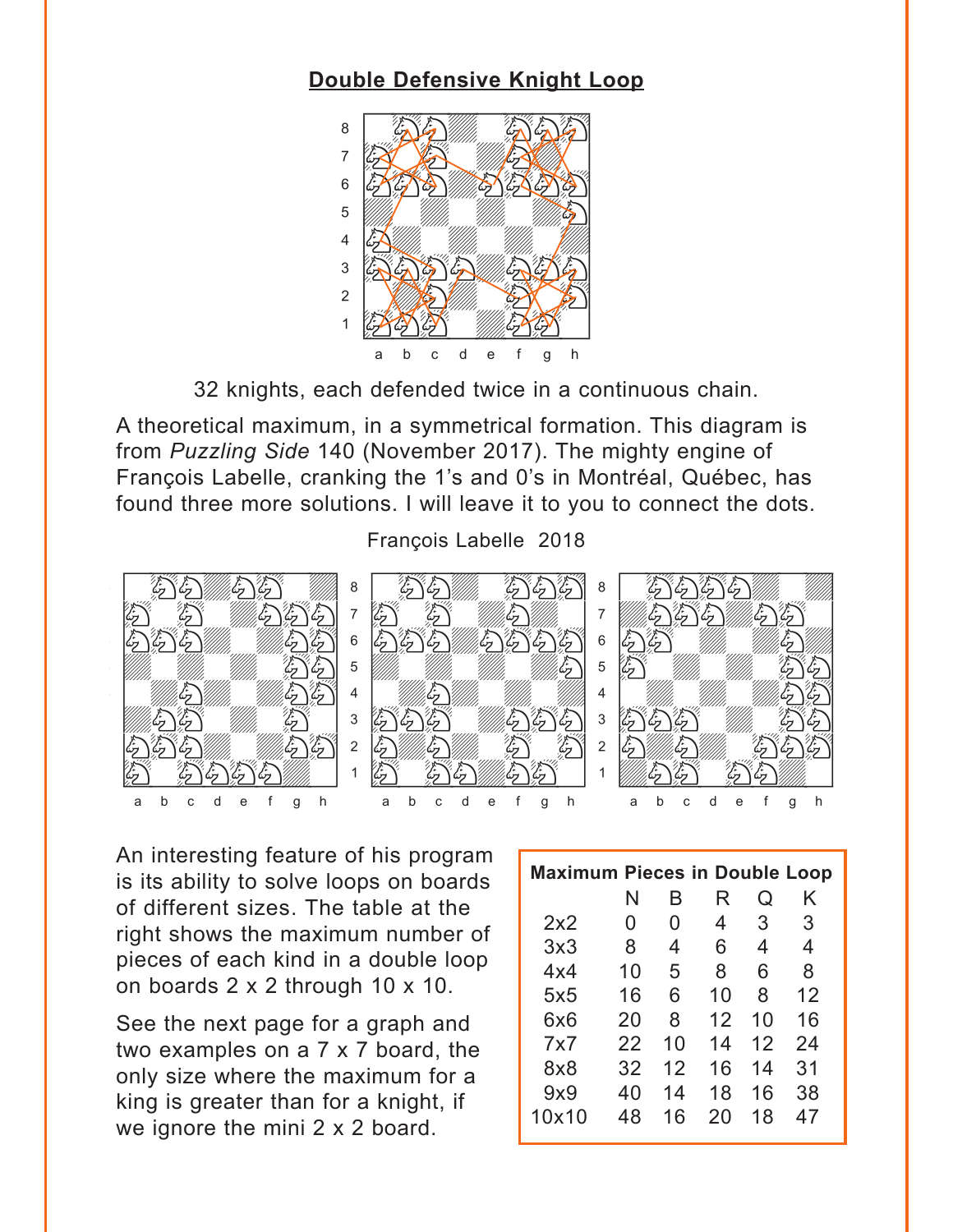

François Labelle 2018



24-king double loop on 7 x 7 board A unique solution.



22-knight double loop on 7 x 7 board King 24 - Knight 22 Long live the king.